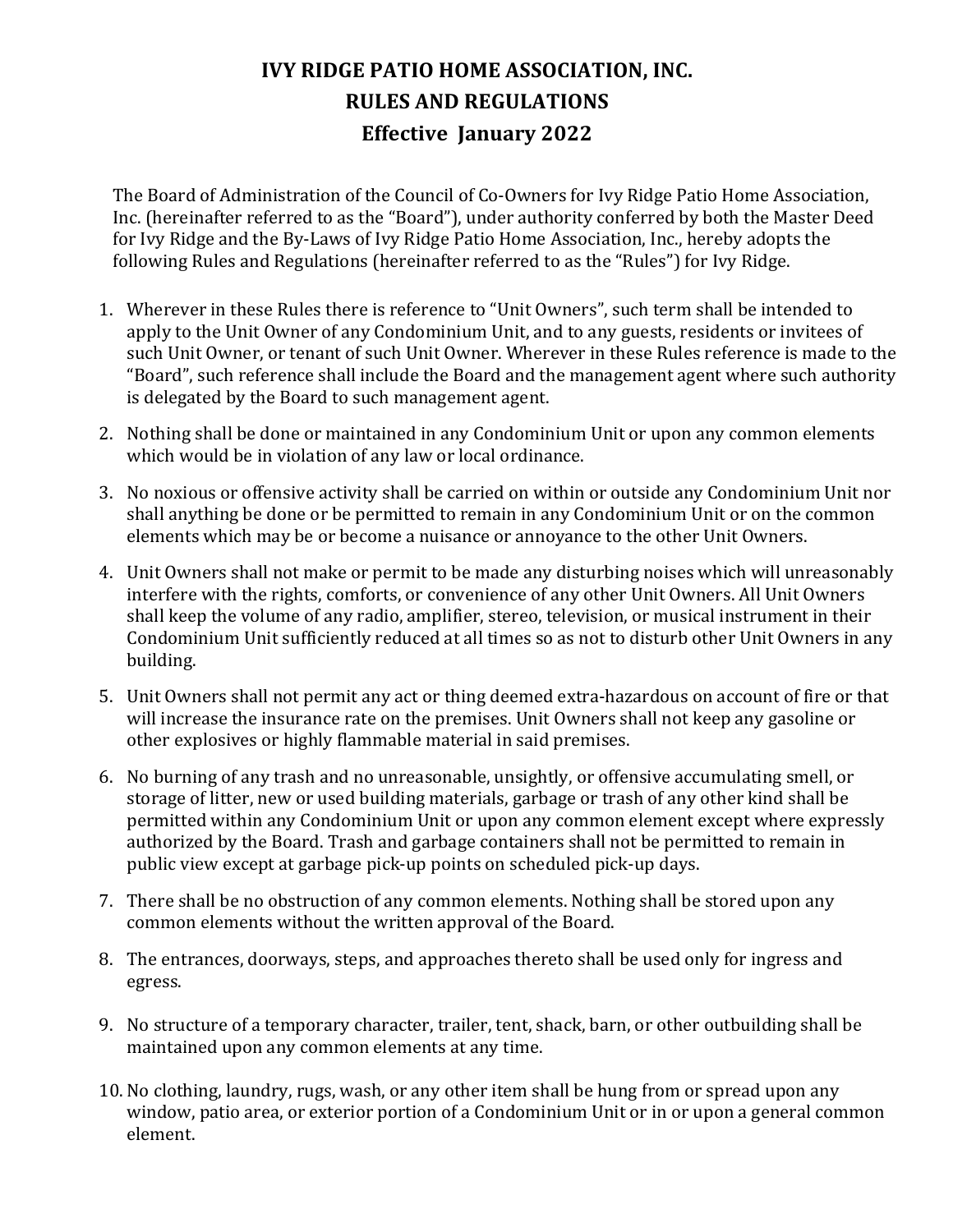- 11. All personal property placed in any portion of a Condominium Unit or any place appurtenant thereto shall be at risk of the Unit Owners and the Board shall in no event be liable for the loss, destruction, theft, or damage to such property.
- 12. The maintenance, keeping, breeding, boarding, and raising of animals, livestock, or poultry of any kind, regardless of number, shall be and is hereby prohibited within any Condominium Unit or upon any common elements, except that this shall not prohibit the keeping of **no more than two** small dog(s), cat(s), or caged bird(s) as domestic pet(s) provided that they are approved, in advance, in writing by the Board, and they are not kept or maintained for commercial purposes or for breeding. Dangerous breeds, as defined by local ordinances, shall never be allowed. Areas within the regime may be designated as the sole areas for curbing animals. Provided, however, each owner shall be responsible for cleaning up and removing animal feces from any area of the property including the designated area. A fine of twenty five dollars (\$25) per incident is hereby imposed upon the offending owner. In no event shall any animal be permitted in any of the common elements of the property unless carried or on a leash. The owners of such animal shall indemnify the Council of Co-Owners of Ivy Ridge and hold it harmless against any loss or liability of any kind or character whatsoever arising from or growing out of having any animal on the property. If a dog or other animal becomes a nuisance to other Unit Owners by barking, by eliminating in undesignated areas (designated areas may be set by the Board) or otherwise, the owner thereof must cause the problem to be corrected; or if it is not corrected, the Unit Owner, upon written notice by the Board, shall be required to dispose of the animal.
- 13. All persons shall be properly attired when present on any of the common elements. Proper bathing suit attire shall be worn by all persons while at the pool. Any guests at the pool must be accompanied by the Unit Owner.
- 14. Solicitors are not permitted on the property without consent of the Board. If you are contacted by one, notify a Board member immediately.
- 15. The common elements designated as parking areas are for automobiles only. Automobiles must have current license plates and be in operating condition. No auto repairing shall be permitted on the parking areas. Fully maintained conversion vans, SUV's and RUV's shall be deemed to be an automobile for the purpose of this section.
- 16. All Unit Owners must observe and abide by all parking and traffic regulations as adopted by the Board or local ordinances. Vehicles parked in violation of any parking rules or regulations may be towed away at the owner's sole risk and expense; with the cost of moving or towing being added as part of the responsible Unit Owner's maintenance charge. Violators of traffic regulations committed within Ivy Ridge may be subject by the Association to the levy of a fine of up to \$50.00 per incident.
- 17. No buses, trucks, motor homes, trailers, or commercial vehicles shall be parked in the parking areas or driveways, except for vehicles utilized for moving the contents of a unit, and other deliveries not to exceed  $\sin(6)$  hours in duration per one visit.
- 18. No boats, motorcycles or campers shall be parked or stored in parking areas.
- 19. Parking so as to block sidewalks or driveways shall not be permitted. Each Unit Owner expressly agrees that if he shall illegally park or abandon any vehicle, he will hold the Council of Co-Owners of Ivy Ridge harmless for any and all damages or losses that may ensue.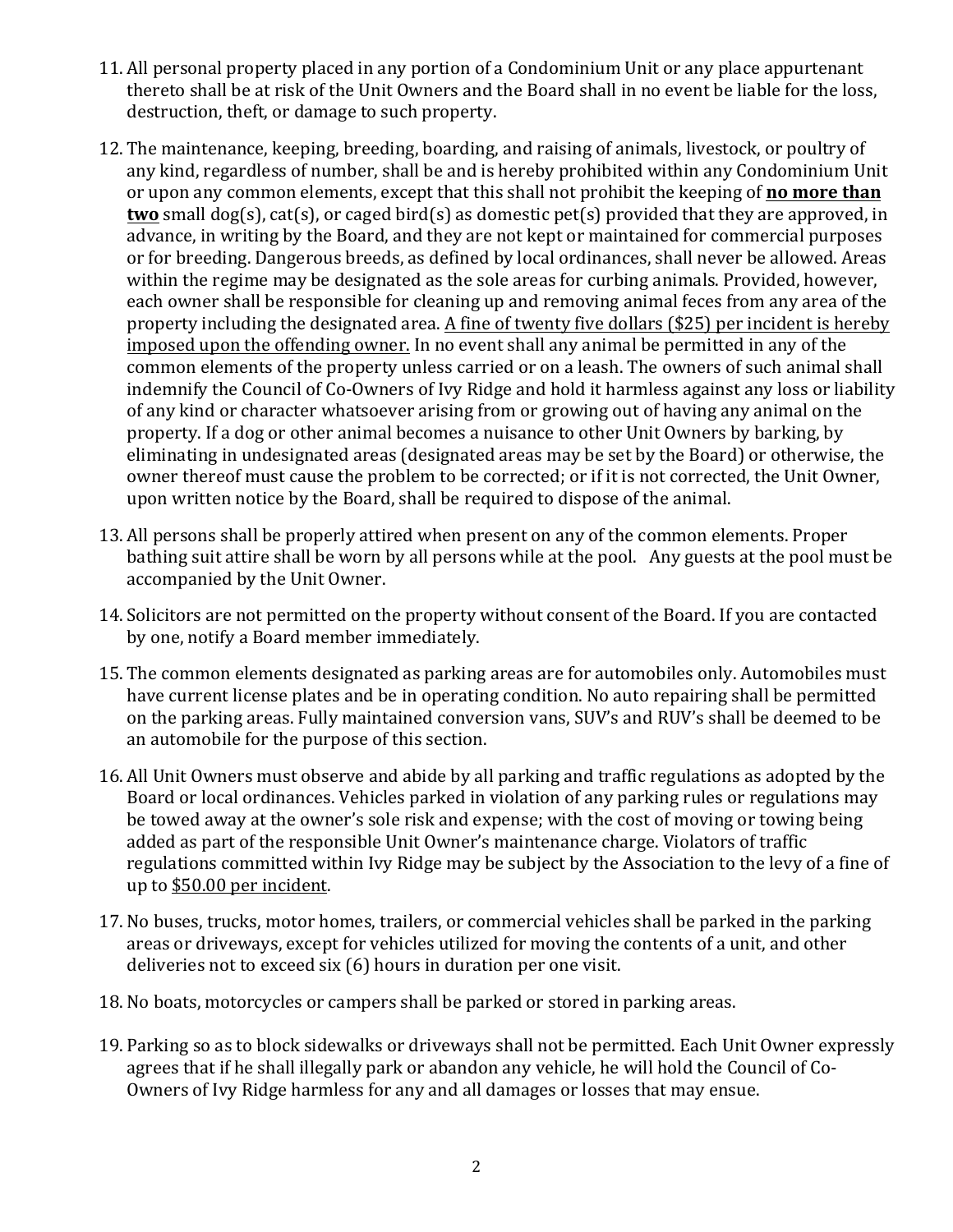- 20. Toilets and other water and sewer apparatus shall not be used for purposes other than those for which they were designed; and no sweepings, matches, rags, ashes or other improper articles shall be thrown therein. The costs of repairing any damage resulting from misuse of any of the same shall be borne by the Unit Owner causing such damage.
- 21. The planting of trees, shrubbery, and crops or landscaping of any type is prohibited in the general and limited common elements immediately adjacent to the condominium units without prior written approval by the Board. All plantings within the limited common areas (patios) shall be the responsibility of the affected Unit Owner. The Council of Co-Owners, however, shall have the authority to properly maintain neglected limited common areas. The costs of such required maintenance, after written notice and demand for payment from the owner, shall, if remaining unpaid after ten (10) days, become a special assessment and lien against the affected unit and owner.
- 22. No architectural improvements or modifications can be made to limited common areas surrounding a unit without prior written approval of the Board. This includes ANY change or addition to the exterior of your unit, including but not limited to, patios, walls around patios, doors, windows or lighting. Any contractor hired by the Unit Owner should be covered by worker's compensation and liability insurance and a copy of such certificate of insurance provided to the Board by attaching such certificate(s) to the application. Walls around patios must be constructed of stone (not brick) and no more than 27 inches in height. Applications for approval are available in the clubhouse.
- 23. No changes to landscaping in the limited common area surrounding a unit may be made without prior written approval of the Board including the removal or addition of any shrubbery and/or trees. The planting of small flowers is allowed at the Unit Owner's expense and care. If mulch is added, it must be black hardwood mulch or such other mulch that is Board approved for entire community use. Any contractor hired by the Unit Owner should be covered by worker's compensation and liability insurance and a copy of such certificate of insurance provided to the Board by attaching such certificate(s) to the application for approval. Applications for approval are available in the clubhouse.
- 24. No exterior or landscape lighting may be installed by the Unit Owner without prior written Board approval. External lights shall be shielded or hooded and must be located and constructed so that they do not create a nuisance or hazard. The lighting footprint must project downward and cannot project beyond the property boundaries. Fixture locations must be shown on the elevation plans. No fixture may be placed more than a maximum height of 10 feet above the adjacent walking surface. Catalog sheets or photographs depicting the proposed fixture are required for review and approval prior to installation. At any time the Board may evaluate unduly bright lights that create a nuisance to adjacent Unit Owners or if lighting complaints are received. Safety consideration will be balanced against aesthetic/nuisance considerations in applying these restrictions.
- 25. Employees and agents of the Board are not authorized to accept packages, keys, money (except for condominium charges) or articles of any description from or for the benefit of the Unit Owners. If packages, keys, money, or articles of any description are left with the employees or agents of the Board, it shall be at the sole risk of the Unit Owner. The Board does not assume any responsibility for the condition in which deliveries are received.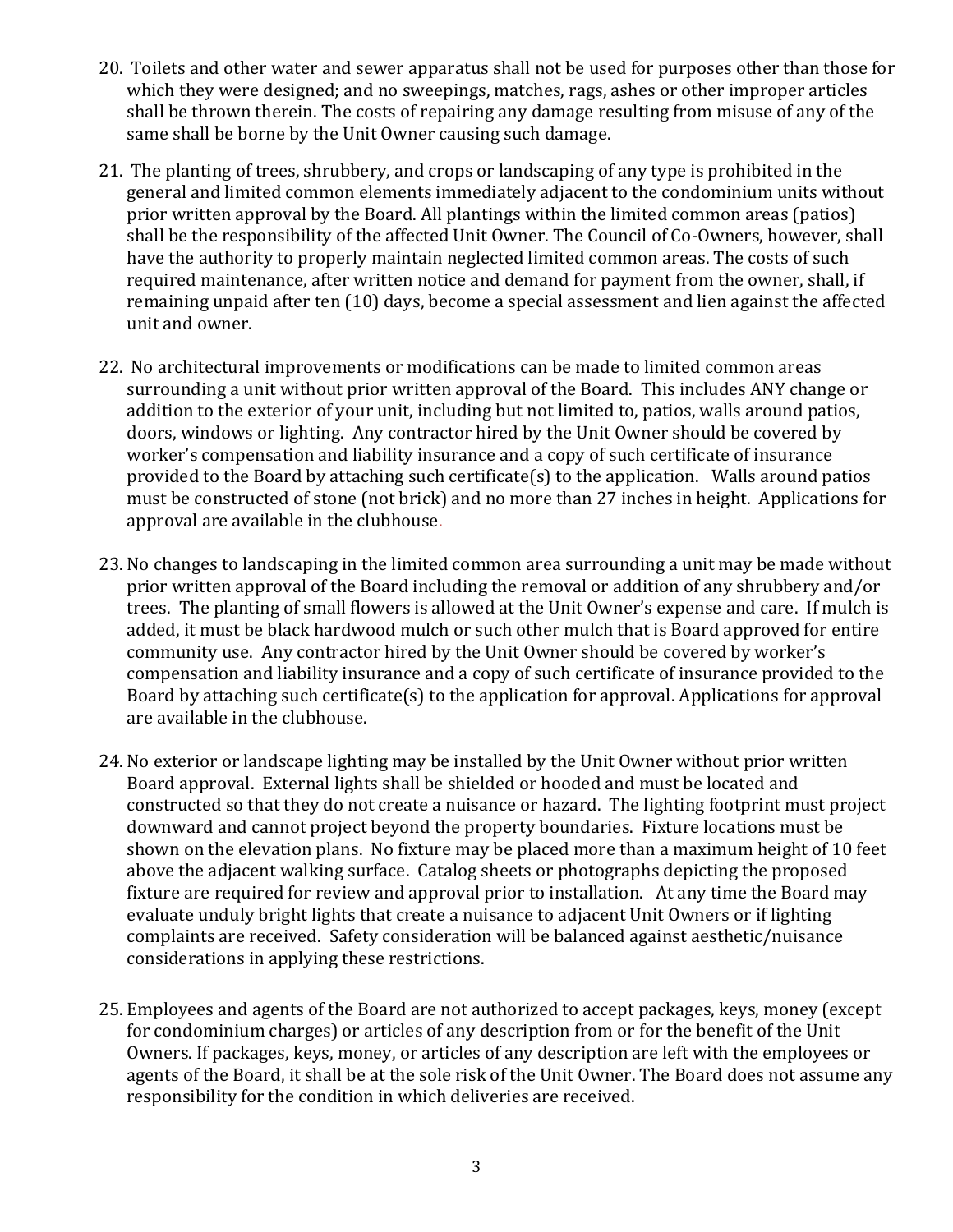- 26. Deliveries requiring entrance to a Unit Owner's Condominium Unit will not be accepted unless the Unit Owner has signed an admittance slip and left a key. The Board cannot assume any responsibility for the condition in which deliveries are received.
- 27. Should an employee of the Board, upon request of a Unit Owner, handle, move, park, or drive any automobiles placed in the parking area, then and in every such case, such employee shall be deemed the authorized agent of the Unit Owner. The Board shall not be liable for any loss, damage, or expense that may be suffered or sustained in connection therewith.
- 28. Any damage to the equipment, facilities, or grounds of the common elements caused by a Unit Owner, his family, pets, invitees, guests, agents, or contractors shall be repaired at the expense of the Unit Owner.
- 29. In compliance with Section N of the Master Deed of Ivy Ridge, each Unit Owner shall provide the Board of Administration with a Certificate of Insurance from their insurer, showing that they have the required property and comprehensive personal liability insurance in effect; said certificate to provide a thirty- day notice to the Board prior to cancellation of insurance.
- 30. The Unit Owner shall comply with all the Rules and Regulations herein above set forth and with any other rules which the Board, in its discretion, may hereafter adopt.
- 31. No personal property shall be left unattended on the grounds of the common elements (i.e., all areas outside patios and building walls including driveways). This includes all personal property such as grills, patio and/or lawn furniture. These items shall be kept either in the unit, garage or on the patio. Bicycles must be kept in the garage.
- 32. All allowed vehicles shall be kept in the owner's garage or driveway except that guests may use common parking areas for a reasonable time (not to exceed seven (7) days).
- 33. The Clubhouse is for the use of residents only. A list of events shall be maintained on the community calendar. Providing the schedule permits, unit owners may host a number of guests as determined by the Board in their use of the Clubhouse.
- 34. Clubhouse Rentals: A Unit Owner may rent the clubhouse for a private party or event. To do so, a Clubhouse Reservation Form must be submitted to the designated clubhouse representative along with the fees specified on the form. The name, time and phone number of the renter should be added to the calendar in the foyer of the clubhouse. Reservations can be made not earlier than two months prior to the event and cancellations should be made six (6) days before the event to avoid forfeiture of fees. With the consent of the Board, holidays (such as Thanksgiving Day) are available for rental only when community wide functions are not scheduled, when such rental does not interfere with community use of the pool, and at such other discretion of the Board. **The swimming pool and exercise room are reserved for the** exclusive use of the Ivy Ridge residents and are not to be used by guests on the rental **dates.** The maximum number of persons during the rental period cannot exceed sixty (60). The interior of the clubhouse and exterior pool area shall be smoke- free areas without **exception.**
- 35. Units are not to be leased or rented unless very specific conditions exist. Units are not to be leased for short-term rentals (commonly known as "Airbnb") under any circumstances.
- 36. Monthly maintenance fees are due on the  $1<sup>st</sup>$  of every month. There shall be a 10% late payment penalty assessed on any payment made on or after the  $15<sup>th</sup>$  day of each month, which shall be